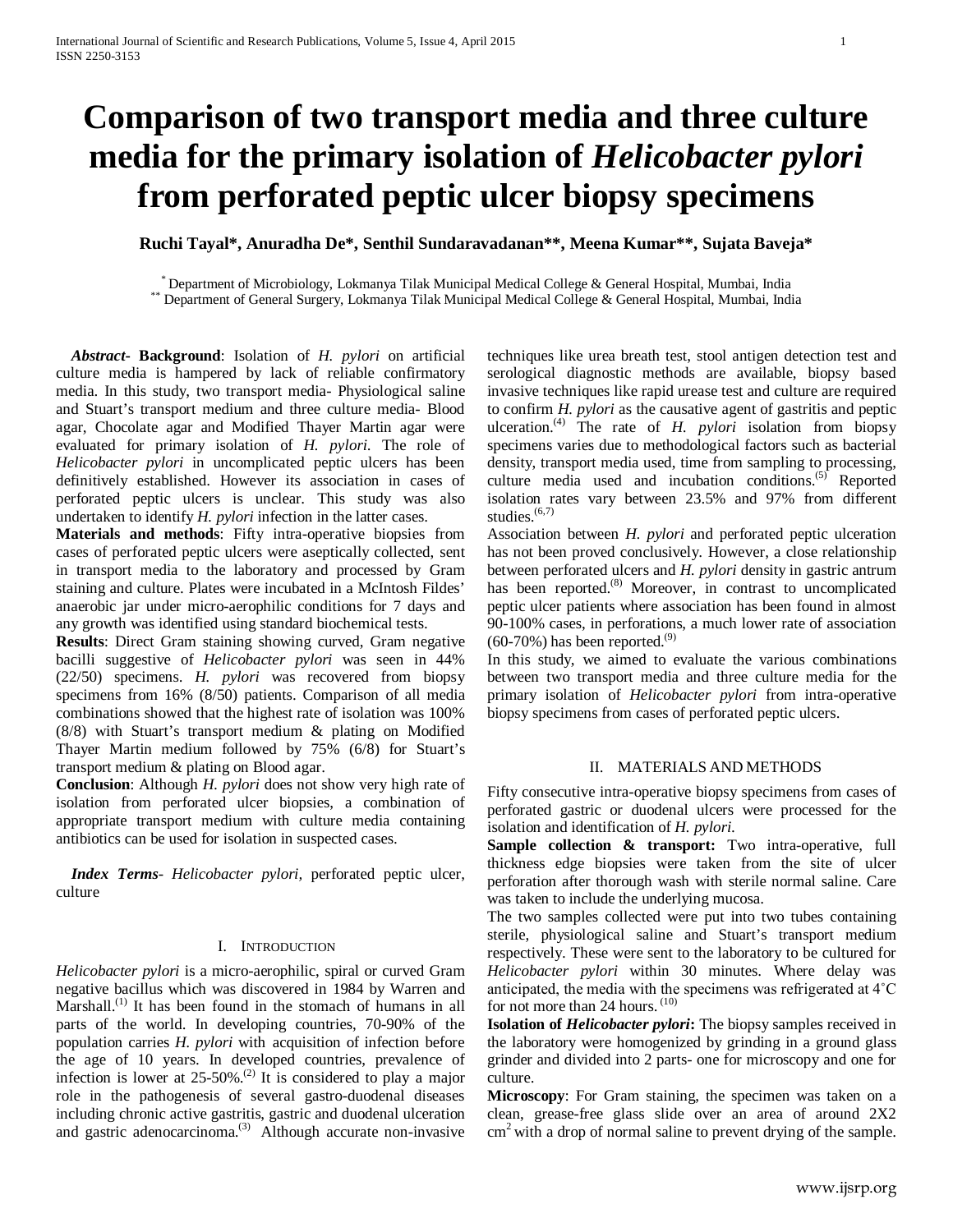An impression smear was also made by crushing the specimen onto another sterile glass slide. Freshly prepared Gram's reagents (Gram's Crystal violet & Safranin 0.5% w/v, Hi-Media Labs Pvt. Ltd., Mumbai, India) were used for staining the slides. Gram negative, pale staining, curved or 'S'-shaped, short bacilli were considered to be suggestive of *Helicobacter pylori*.<sup>(11)</sup>

**Culture**: The homogenized biopsy specimen was streaked on fresh, laboratory prepared Blood agar & Chocolate agar and Modified Thayer Martin agar (Thayer Martin Hi Veg medium Base, Hi-Media Labs Pvt. Ltd., Mumbai, India) augmented with 7% sterile, lysed blood and VCN supplement (Vancomycin, Colistin & Nystatin, Hi-Media Labs Pvt. Ltd., Mumbai, India) to inhibit commensal flora from the gastro-intestinal tract.(12,13) The plates were incubated in a McIntosh Fildes' anaerobic jar under micro-aerophilic conditions and incubated at 37˚C for 7 days. Growth was observed for at 3, 5 and 7 days. Growth generally appeared by 5 days.  $(14)$  If no growth was seen on Day 7, the plates were discarded and specimen labeled negative for *Helicobacter pylori*. Isolates were identified by typical colony morphology. Colonies on Modified Thayer Martin medium were small, 0.5-1mm, round, low convex, pale, grey-colored, translucent, smooth and easily emulsifiable.<sup> $(10,14)$ </sup> Smaller colonies with similar morphology were seen on Blood agar and Chocolate agar in few cases.

Biochemical confirmation was done by a positive catalase, oxidase and urease test. The inability to reduce nitrates, hydrolyse hippurate and resistance to Nalidixic Acid was used to further confirm the isolate as *H. pylori. (*11, 14)

### III. RESULTS

 A total of 50 intra-operative biopsy specimens from perforated gastric and duodenal ulcers were processed for the primary isolation of *H. pylori.* 



**Figure 1:** Stuart's Transport Medium with sterile swab

# **Total specimens (n) Direct Gram smear positivity Culture positivity Number % Number %** 50 22 44 08 16

Table 1 shows direct Gram smear and culture positivity for *H. pylori* in cases of perforated peptic ulcers. Morphology suggestive of *Helicobacter pylori* on direct Gram staining was seen in 44% (22) specimens. Isolation of *H. pylori* on culture was achieved in 16% (08) of the specimens.



**Figure 2:** *Helicobacter pylori* in direct Gram Stain



**Figure 3:** Tiny, grey colonies on Modified Thayer Martin Agar

## **Table 1. Direct Gram smear and culture positivity for** *H. pylori* **in cases of perforated peptic ulcers**

#### **Table 2. Isolation of** *H. pylori* **from combinations of transport and culture media**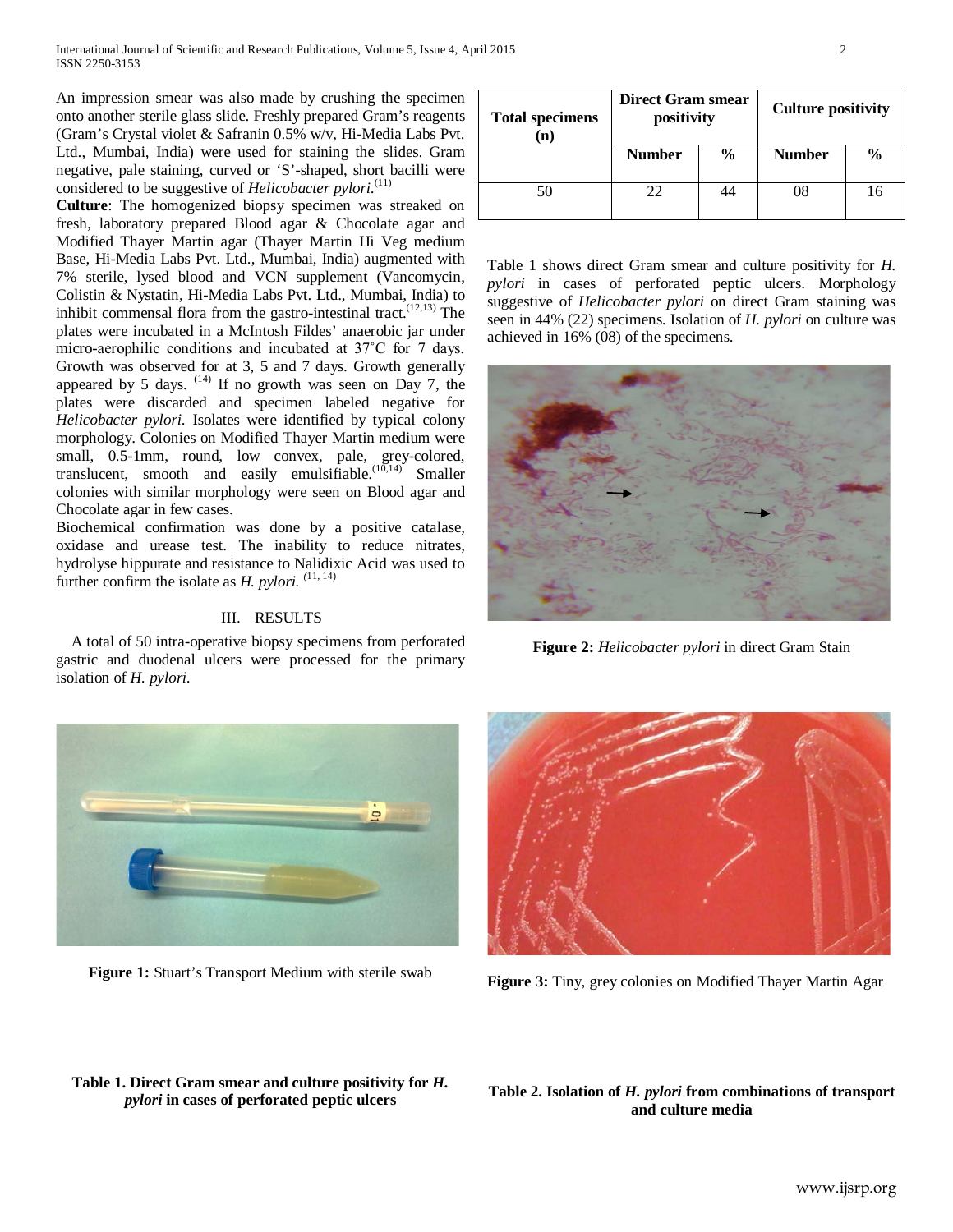| <b>Combinations of</b> | <b>Positivity for</b> |               | <b>Growth other</b> |               | No growth |               |
|------------------------|-----------------------|---------------|---------------------|---------------|-----------|---------------|
| Transport & culture    | H. pylori             |               | than $H.$ pylori    |               |           |               |
| $median(n=50)$         | No.                   | $\frac{0}{0}$ | No.                 | $\frac{0}{0}$ | No.       | $\frac{0}{0}$ |
| Physiological saline/  | 04                    | 08            | 26                  | 52            | 20        | 40            |
| Blood agar             |                       |               |                     |               |           |               |
| Physiological saline/  | 03                    | 06            | 25                  | 50            | 22        | 44            |
| Chocolate agar         |                       |               |                     |               |           |               |
| Physiological saline/  |                       |               |                     |               |           |               |
| Modified Thayer Martin | 0 <sub>5</sub>        | 10            | 06                  | 12            | 39        | 78            |
| medium                 |                       |               |                     |               |           |               |
| Stuart's transport     | 06                    | 12            | 16                  | 32            | 28        | 56            |
| medium/Blood agar      |                       |               |                     |               |           |               |
| Stuart's transport     | 04                    | 08            | 18                  | 36            | 28        | 56            |
| medium/Chocolate agar  |                       |               |                     |               |           |               |
| Stuart's transport     |                       |               |                     |               |           |               |
| medium/Modified        | 08                    | 16            | 02                  | 04            | 40        | 80            |
| Thayer Martin medium   |                       |               |                     |               |           |               |

Table 2 shows isolation of *H. pylori* from different combinations of transport and culture media. The best combination for isolation of *Helicobacter pylori* was Stuart's transport medium and Modified Thayer Martin medium in which 100% isolates grew (08) followed by the combination of Stuart's transport medium and blood agar (75%). Growth other than *H. pylori* was more commonly seen on non-selective transport and culture media (32-52%) as compared to that when selective Modified Thayer Martin medium was used (4-12%).

 Table 3 shows the different combinations of transport and culture media and organisms other than H. pylori grown in these media. Maximum growth of organisms other than H. pylori was seen with the sterile saline and Blood agar combination (52%) while the least growth rates were seen with the Stuart's transport medium and Modified Thayer Martin medium combination (04%). Proteus mirabilis was the most common organism grown.

#### **Table 3. Different combinations of transport and culture media and list of organisms other than H. pylori grown**

| <b>Combinations of</b>                                           | Growth other than H. pylori |                                                                                                                                           |  |  |
|------------------------------------------------------------------|-----------------------------|-------------------------------------------------------------------------------------------------------------------------------------------|--|--|
| Transport & culture<br>medium                                    | No. of<br>organis<br>ms     | Organism                                                                                                                                  |  |  |
| 1. Physiological saline/<br>Blood agar                           | 26<br>(52%)                 | 1. Proteus mirabilis-10<br>2. Escherichia coli-08<br>3. Pseudomonas aeruginosa-03<br>4. Proteus vulgaris-02<br>5. *Micrococcus species-02 |  |  |
| 2. Physiological<br>saline/Chocolate agar                        | 25<br>$(50\%)$              | 1. Proteus mirabilis - 10<br>2.Escherichia coli- 07<br>3. Pseudomonas aeruginosa - 06<br>4. *Micrococcus species - 02                     |  |  |
| 3. Physiological<br>saline/Modified<br>Thayer<br>Martin medium   | 06<br>(12%)                 | 1. Proteus mirabilis-05<br>2. Pseudomonas aeruginosa-- 03                                                                                 |  |  |
| 4. Stuart's transport<br>medium/Blood agar                       | 16<br>(32%)                 | 1. Pseudomonas aeruginosa-06<br>2. Escherichia coli-04<br>3. *Micrococcus species-02<br>4. *Bacillus subtilis-02<br>5. *Diphtheroids-02   |  |  |
| 5. Stuart's transport<br>medium/Chocolate<br>agar                | 18<br>(36%)                 | 1. Pseudomonas aeruginosa-08<br>2. Proteus mirabilis-07<br>3. *Diphtheroids-02<br>4. *Bacillus subtilis-01                                |  |  |
| 6. Stuart's transport<br>medium/Modified<br>Thayer Martin medium | 02<br>(04%)                 | 1. Proteus mirabilis - 02                                                                                                                 |  |  |

# IV. DISCUSSION

*Helicobacter pylori* is a fastidious organism requiring an enriched medium and an appropriate environment for growth. The success in culture and isolation of this organism is affected by various factors related to the biopsy site preparation, collection and transport of the specimen and the culture media used for isolation.  $(5)$  Culture has been considered the gold standard for diagnosis of *H. pylori* infection. Moreover, isolation from mucosal biopsy samples is a pre-requisite for further studies of the organism including susceptibility testing, analysis of virulence factors and molecular epidemiological studies. (4)

Direct Gram staining revealed Gram negative bacilli suggestive of *H. pylori* in 22 out of the 50 samples (44%) (Table 1). This is similar to the findings in a study conducted by Sharma *et al* in 2012 where 44.2% biopsy samples showed positivity for *H. pylori* on direct Gram stain.<sup>(15)</sup> However, positivity in direct Gram staining varies from 40-90% as reported by various workers.  $(16, 17, 18)$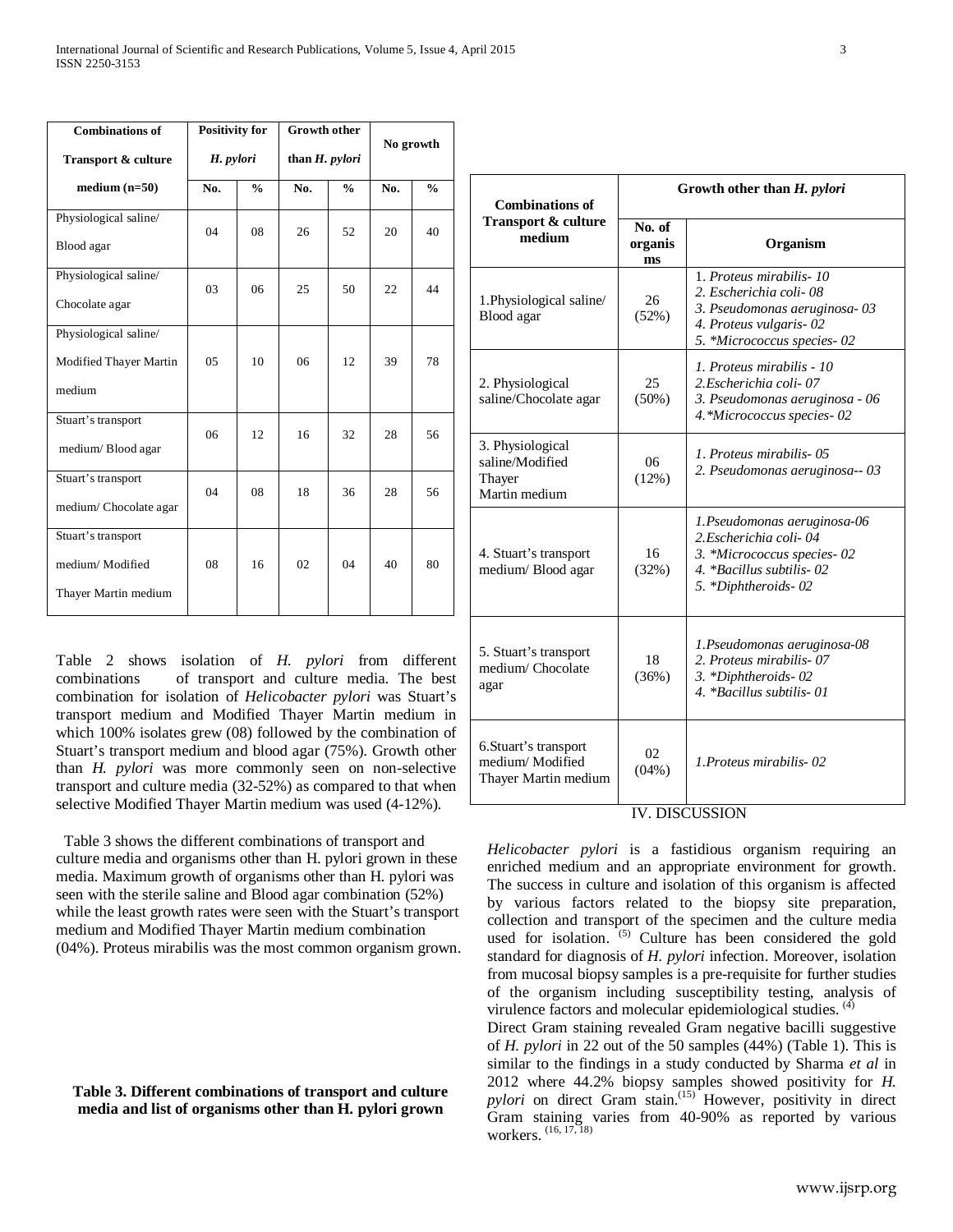In the present study, *Helicobacter pylori* was isolated from 16% specimens (08/50) (Table 1). This may be explained by presence of dead bacilli, overgrowth of contaminant bacteria from gut flora  $(5)$  or transformation into a non-cultivable coccoid form. (19) Isolation rates reported by Ayyagari *et al* (20) and Nanivadekar *et al* <sup>(21)</sup> in their studies are 23.9% and 24% respectively. However, isolation rates reported vary from 2% in a study by Gaval *et al*  $(22)$  to 63% by Akbar *et al*  $(23)$  in various Indian studies.

Maximum number of isolates of *Helicobacter pylori* (16%) grew on Modified Thayer Martin agar followed by Blood agar (12%). Of all the combinations of media used, the best combination was Stuart's transport medium & Modified Thayer Martin agar, in which all the 08 isolates grew (100%), followed by Stuart's transport medium & Blood agar combination, on which 06 of the total 08 isolates grew (75%) (Table 3). Sang *et al* also conducted a study in 1991 where Modified Thayer Martin agar showed best results for the primary isolation of *Helicobacter pylori.*<sup>(12)</sup> However, Cuchi *et al* did not report significant difference in yield of *H. pylori* from blood agar and Thayer Martin agar.<sup>(24)</sup> Growth of organisms other than *Helicobacter pylori* was found to be higher when non-selective transport medium (sterile, physiological saline) was used as compared to that seen on use of selective Stuart's transport medium. Non selective culture media like blood agar and chocolate agar also showed higher growth rates (32-52%). Use of selective transport medium with a selective medium for culture (Modified Thayer Martin agar with antibiotics) reduced the growth of organisms other than *H. pylori*  to 4% (Table 3). This correlates with the study conducted by Cuchi *et al* in 2002 where almost 20% growth rates were seen with non-selective media as compared to around 5% with selective media.(24) While *Micrococcus species*, *Bacillus subtilis* and diphtheroids are normal gut flora, organisms such as *Pseudomonas aeruginosa, Proteus species* and *Escherichia coli* may have been isolated in the present study due to perforation of the peptic ulcer. Consequently, the efficacy of selective media is much more pronounced in this study because the added antibiotics inhibit the growth of this flora. Enriched media containing serum or lysed blood is seen to be better for primary isolation of *H. pylori,* as seen in the present study and also in the studies conducted by Sang *et al* and Cuchi *et al* <sup>(12, 24)</sup>.

Most studies on the association of *Helicobacter pylori* with gastro-duodenal diseases have been done in cases of uncomplicated disease using endoscopically obtained antral biopsy samples. Very few studies are available to assess the association of *H. pylori* with complicated ulcer disease. Tokunaga et al in 1998 demonstrated a significant relationship between peptic ulcers and the density of *H. pylori* using immunehistochemical staining.(8) Mihmanli *et al* also demonstrated *H. pylori* in the wall and mucosa of peptic ulcers in 38.8% cases of chronic duodenal ulcer perforations through histo-pathological identification using Hematoxylin-eosin staining of biopsy specimens. $^{(25)}$  In the present study, Gram staining indicated presence of bacteria resembling *H. pylori* in 44% cases which is almost similar to the findings of Mihmanli *et al*. This indicates a causal relationship between *H. pylori* and perforated peptic ulcers. However, a larger study needs to be conducted to prove a more definitive association.

#### V. CONCLUSION

Correct biopsy site preparation, aseptic sample collection, rapid transport in appropriate transport medium and use of highly selective media are pre-requisites to ensure higher rate of primary isolation of *Helicobacter pylori* from biopsy samples in cases of perforated peptic ulceration. Using a combination of a selective transport medium with an enriched solid medium containing lysed blood and antibiotics helps in achieving higher yield of *H. pylori* with lower rates of contamination with organisms other than *H. pylori.* 

#### **REFERENCES**

- [1] Marshall BJ, Warren JR. Unidentified curved bacilli in the stomach of patients with gastritis and peptic ulceration. Lancet 1984;1:1311-5.
- [2] World Gastroenterology Organisation Global Guidelines- Helicobacter pylori in developing countries, August 2010
- [3] Farshad Sh, Japoni A, Albrozi A, Zarenezhad M, Rajbar R. Changing prevalence of Helicobacter pylori in south of Iran. Iran. J Clin Infec Dis. 2010;5:65-9.
- [4] Yin Y, He LH, Zhang JZ. Successful isolation of Helicobacter pylori after prolonged incubation from a patient with failed eradication therapy. World J Gastroenterol. 2009; 15:1528-9.
- [5] Siu LK, Leung WK, Cheng AFB et al. Evaluation of a selective transport medium for gastric biopsy specimens to be cultured for Helicobacter pylori. J Clin Microbiol. 1998; 36:3048-50.
- [6] Fresnadillo Martinez MJ, Rodriguez Rincon M, Blazquez de Castro AM, Garcia Sanchez E, Garcia Sanchez JE et al. Comparative evaluation of selective and non- selective media for primary isolation of Helicobacter pylori from gastric biopsies. Helicobacter. 1997;2: 36-9.
- [7] Heep M, Scheibl K, Degrell A, Lehn N. Transport and storage of fresh and frozen gastric biopsy specimens for optimal recovery of Helicobacter pylori. J Clin microbial. 1999;37:3764-6.
- [8] Tokunaga Y, Hata K, Ryo J, Kitaoka A, Tokuka A et al. Density of Helicobacter pylori infection in patients with peptic ulcer perforation. J Am Coll Surg 1998;186:659-63.
- [9] Gisbert JP, Pajares JM. Helicobacter pylori infection and perforated peptic ulcer prevalence of the infection and role of antimicrobial treatment. Helicobacter. 2003;8: 159-67.
- [10] Andersen LP, Wadstrom T. Basic Bacteriology and Culture. In: Mobley HLT, Mendz GL, Hazell SL, editors. Helicobacter pylori: Physiology and Genetics. Washington (DC): ASM Press; 2001. Chapter 4. Available from: http://www.ncbi.nlm.nih.gov/books/NBK2444/
- [11] Owen RJ. Helicobacter Species Classification and Identification. Brit Med Bull 1998;54:17-30.
- [12] Sang FC, Lule GN, Ogutu EO. Evaluation of culture media and antimicrobial susceptibility of Helicobacter pylori. East Afr Med J. 1991;68:865-8.
- [13] Piccolomini R, Di Bonaventura G, Festi D, Catamo G, Laterza F, Neri M. Optimal combination of media for primary isolation of Helicobacter pylori from gastric biopsy specimens. J Clin Microbiol. 1997;35:1541-4.
- [14] Winn W, Allen S, Janda W, Koneman E, Procop G et al. Definitive Identification of Campylobacters and related bacteria. In: Koneman's Color Atlas and Textbook of Diagnostic Microbiology. Philadelphia. Lippincott Raven Publishers 2005. Chapter 8 pgs 407-8
- [15] Sharma M, Mehta P, Vohra P. Comparative Evaluation of Different Diagnostic Techniques Available for Diagnosis of Helicobacter pylori. Int J Scien research publications. 2012;2:1-5.
- [16] Montgomery, Martin D.F., Peura D.A. "Rapid diagnosis of Campylobacter pylori by Gram's stain" Am J. Clin Pathol.1988 ;90:606-9.
- [17] Kelkar R, Desai D, Swaroop VS, Das M, Dhir V, Nagral A et al. "Comparison of sensitivity and specificity of three different methods for the detection of Helicobacter pylori infection". Am. Gastroenterol. 1990;85:1654.